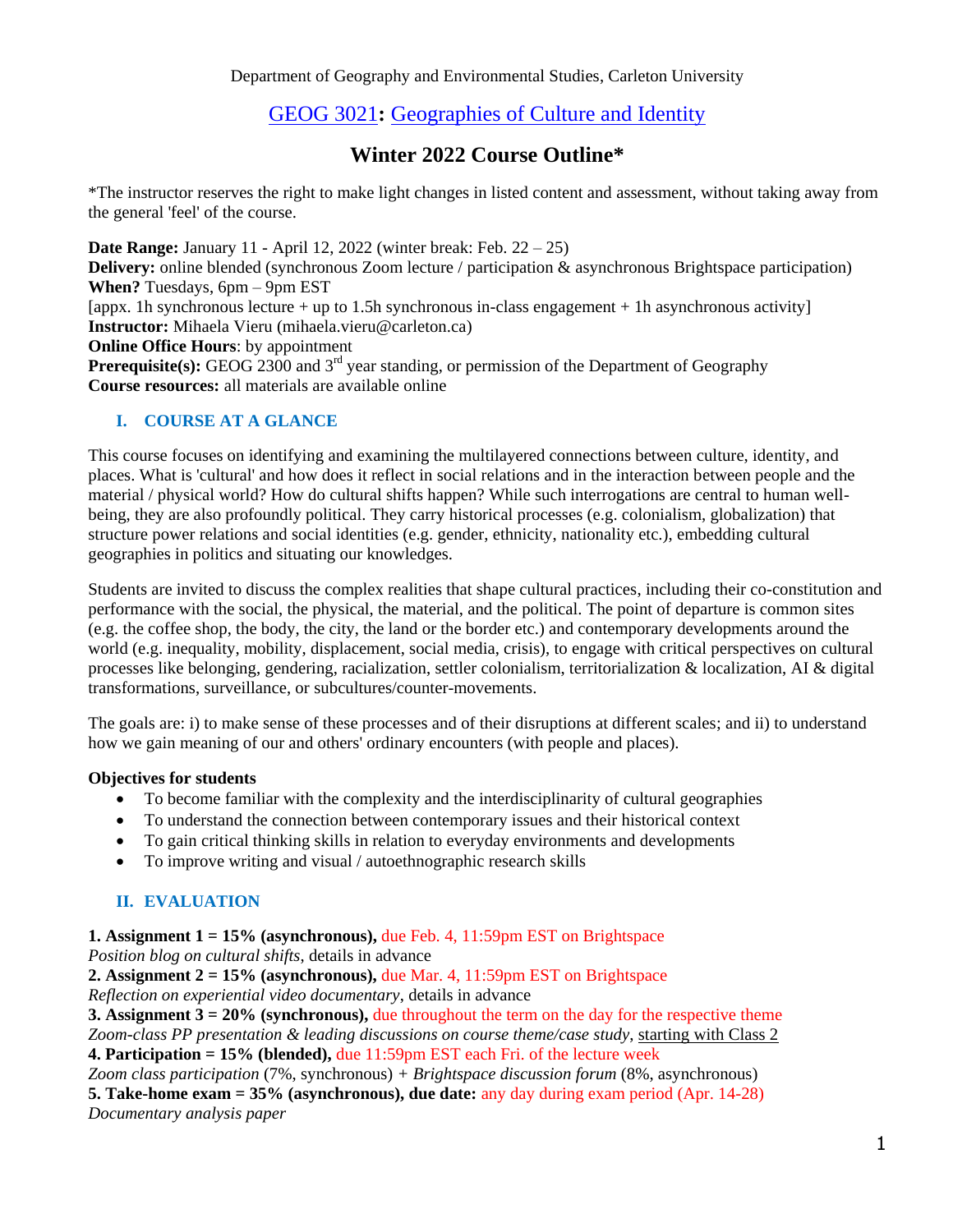## **III. WEEKLY TOPICS**

Jan. 11 (Class 1). Course Introduction: Structure & Expectations. *Why Cultural Geography?* 

Jan. 18 (Class 2). The Stuff of Cultural Geography: Culture & Identity

Jan. 25 (Class 3). Signifying Space and Civic Imagination: Who and What Belongs? (no PP presentations)

Feb. 1 (Class 4). Minority Cultures & Politics of Difference and Recognition

Feb. 8 (Class 5). On Movement, (In-)Placement & Displacement: Impact on Identity

Feb. 15 (Class 6). Geographies of Racialization & Urban Development (no PP presentations)

Feb. 22 (No Class). Winter break

Mar. 1 (Class 7). Turning Land into Capital. (Post-)Colonialism and Financial Cultures

Mar. 8 (Class 8). Globalization of Taste and the Expression, Consumption & Selling of Identity

Mar. 15 (Class 9). Digital Cultures, Connectivity, and Future Identities

Mar. 22 (Class 10). Surveillance Culture & Social Control: Borders, Boundaries, and Beyond

Mar. 29 (Class 11). Clash of Civilizations, Civilizations of Clashes? Place, Culture & Identity in Geopolitics Apr. 5 (Class 12). Wrapping-up & Exam Review

## **IV. SYSTEM REQUIREMENTS**

#### **1. Brightspace platform**

Students are asked to use **Brightspace** on a regular basis for course information and activities (e.g. Course Outline, PP for lectures, discussion fora, assignment submissions, announcements, grade viewing).

See [Brightspace Support f](https://carleton.ca/brightspace/)or information and any assistance you may need with accessing and using it.

#### **2. Zoom platform**

Lectures and chats during lectures will be delivered synchronously, using Zoom. System requirements for Zoom:

- **OS:** Windows 10, 8, 7, macOS X 10.9, Ubuntu 12.04, iOS, Android, BlackBerry
- **Memory:** 2 GB RAM
- **Processor:** Single Core 1 GHz+
- **Bandwidth:** 1.5 Mbps upstream and 1.5 Mbps downstream for group calling (720p HD video) o Use a [speed test](https://speedtest.net/) to check bandwidth use
- **Connection:** Broadband wired (Ethernet preferred) or wireless (3G or 4G/LTE)
- **Hardware:** Computer or mobile device (ideally with headset or earbuds, webcam)

Need more details? See full list of system requirements for using Zoom on your [desktop](https://support.zoom.us/hc/en-us/articles/201362023-System-requirements-for-Windows-macOS-and-Linux) [& mobile](https://support.zoom.us/hc/en-us/articles/201179966-System-requirements-for-iOS-iPadOS-and-Android) device.

**Student-specific Zoom resources** (including how to set up an account) can be found on the [Carleton Online](https://carleton.ca/online/online-learning-resources/zoom-for-students-2/)  [website.](https://carleton.ca/online/online-learning-resources/zoom-for-students-2/) For Zoom and other technical support (including account and educational technology application support), please contact **ITS** service desk and see [FAQ.](https://carleton.ca/its/help-centre/faq-technical-specs-for-new-students/) For any other concerns, please contact instructor.

## **V. RULES AND REGULATIONS**

**Submission of assignments.** All assignments are to be submitted electronically via Brighstapce. *You must also keep a copy of all work submitted throughout the term.* **Please remember to back up often!** You must have an e-copy on hand to resubmit, should a problem arise.

**Extensions.** Extensions will be granted for legitimate reasons by the instructor — please contact your instructor to discuss *in advance of* the issue encountered.

Late policy. Late assignments will be penalized 2% for each calendar day past the due date, unless an extension has been arranged with the instructor.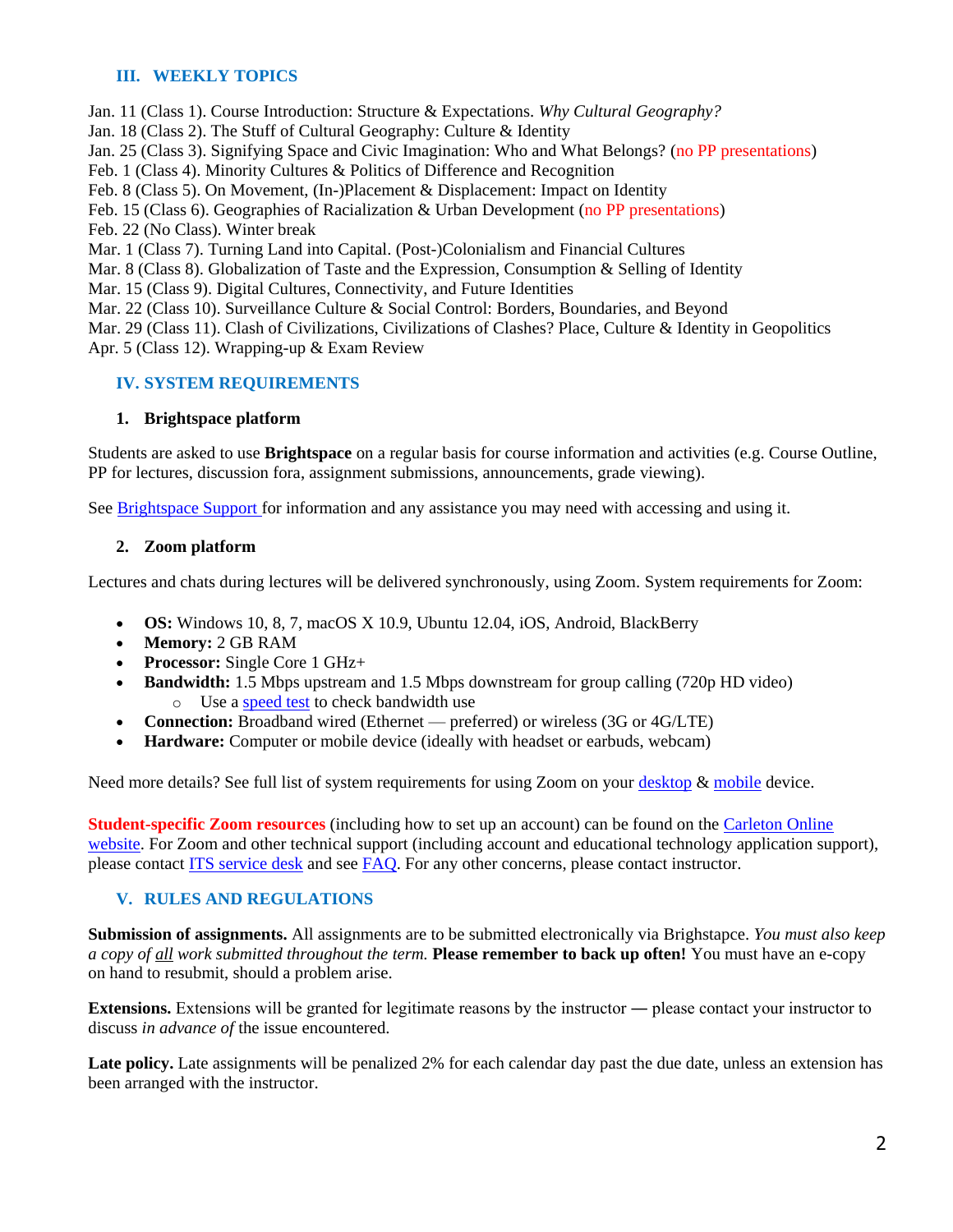**Plagiarism.** Plagiarism is presenting, whether intentionally or not, the ideas, expression of ideas, or work of others as one's own. Plagiarism includes reproducing or paraphrasing portions of someone else's published or unpublished material, regardless of the source, and presenting these as one's own without proper citation or reference to the original source. Examples of sources from which the ideas, expressions of ideas or works of others may be drawn from include but are not limited to: books, articles, papers, literary compositions and phrases, performance compositions, chemical compounds, art works, laboratory reports, research results, calculations and the results of calculations, diagrams, constructions, computer reports, computer code/software, material on the internet and/or conversations.

Examples of plagiarism include, but are not limited to:

- any submission prepared in whole or in part, by someone else;
- using ideas or direct, verbatim quotations, paraphrased material, algorithms, formulae, scientific or mathematical concepts, or ideas without appropriate acknowledgment in any academic assignment;
- using another's data or research findings without appropriate acknowledgement;
- submitting a computer program developed in whole or in part by someone else, with or without modifications, as one's own; and
- failing to acknowledge sources through the use of proper citations when using another's work and/or failing to use quotations marks.

## **VI. ACADEMIC ACCOMMODATION**

**Long-term medical issue.** Please secure a doctor's note for any long-term medical issue that might prevent you from completing course work in a substantial manner (e.g. missing *considerable* course content, impossibility to complete multiple assignments and exams etc.) and present it to the instructor.

**Short-term medical issue.** For accommodation requests related to COVID-19 (e.g. cold, fever, self-isolation etc.), please complete [this self-declaration form](https://carleton.ca/registrar/wp-content/uploads/self-declaration.pdf) in lieu of securing a doctor's note or medical certificate, and relay it to the instructor or Registrar's Office, depending on the kind of work the deferral is requested for (details in the form).

**Family/pregnancy or religious obligation**. Please send an email to the instructor with any requests for academic accommodation during the first two weeks of class, or as soon as possible after the need for accommodation is known to exist.

**Students with disabilities**: The Paul Menton Centre for Students with Disabilities (PMC) provides services to students with Learning Disabilities (LD), psychiatric/mental health disabilities, Attention Deficit Hyperactivity Disorder (ADHD), Autism Spectrum Disorders (ASD), chronic medical conditions, and impairments in mobility, hearing, and vision. If you have a disability requiring academic accommodations in this course, please consult the protocols [here.](https://carleton.ca/pmc/) After requesting accommodation from PMC, please contact instructor to ensure accommodation arrangements are made.

**Survivors of sexual violence.** As a community, Carleton University is committed to maintaining a positive learning, working and living environment where sexual violence will not be tolerated, and where survivors are supported through academic accommodations as per Carleton's Sexual Violence Policy. More information about the services available at the university  $\&$  about sexual violence / support [here.](https://carleton.ca/equity/focus/sexual-violence-prevention-survivor-support/)

**Student activities.** Carleton University recognizes the substantial benefits, both to the individual student and for the university, that result from a student participating in activities beyond the classroom experience. Reasonable accommodation will be provided to students who compete or perform at the national or international level. Contact the instructor with any requests for academic accommodation during the first two weeks of class, or as soon as possible after the need for accommodation is known to exist.

Please consult [Equity Services and Inclusive Communities f](https://carleton.ca/equity/)or additional support information (e.g. crisis support, Indigenous-specific support, discrimination and harassment etc.).